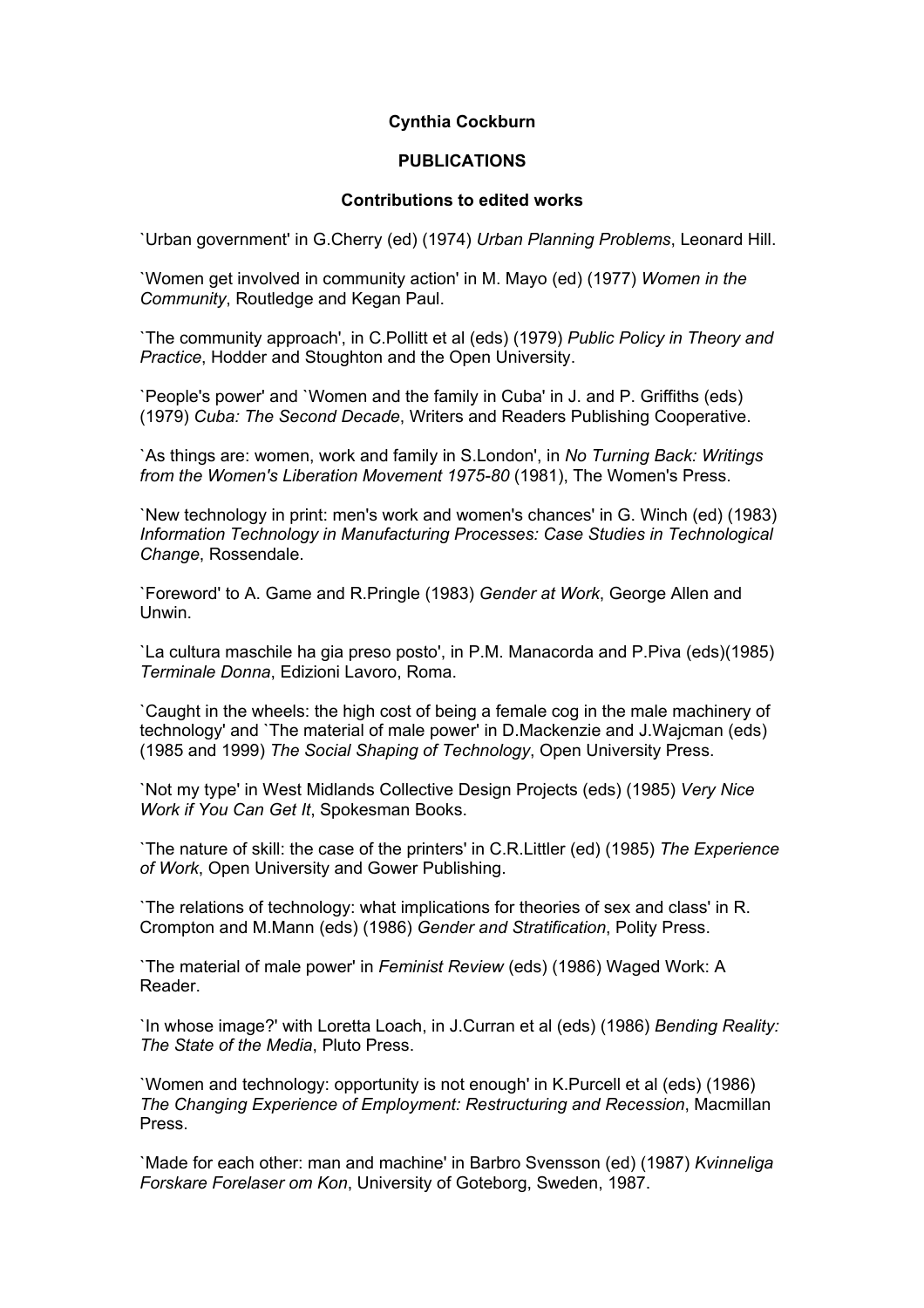`Wenn die Sozialisten uns Zuhoren Wurden' in K.Hauser (ed) (1987) *Viele Orte Uberall? Feminismus in Bewegung*, Hamburg: Argument Verlag.

`Women and technology: opportunity is not enough' in Ann Jones and Peter Scrimshaw (eds) (1988) *Computers in Education 5-13*, Open University Press.

`Masculinity, feminism and the Left' in R.Chapman and J.Rutherford (eds) (1988) *Male Order: Unwrapping Masculinity*, Lawrence and Wishart.

`Frauen und Ingenieurwissenschaften: Die Situation in Gross Britannien' in D.Jansen and H. Rudolph (eds) (1988) *Frauen Gestalten Technik*, Centaurus, Federal Republic of Germany.

`The gendering of jobs: workplace relations and the reproduction of sex segregation', in Sylvia Walby (ed) (1988) *Gender Segregation at Work*, Open University Press.

`Men's power in organisations: equal opportunities intervenes' in J.Hearn and D.Morgan (eds) (1990) *Men, Masculinity and Social Theory*, Unwin Hyman.

`The material of male power' in T.Lovell (ed) (1990) *British Feminist Thought: A Reader*, Basil Blackwell.

`The material of male power' in N.Wetton (ed) (1991) *Modern Sociology: A Reader*, Penguin.

`Das Materiel Mannlicher Macht' in L.Barrow et al (eds) (1991) *Nichts als Unterdruckung? Geslecht und Klasse in der englischen Sozialgeschichte*, Munster: Verlag Westfalisches Dampfboot.

`The gendering of technology' in H.Mackay, M.Young and J. Beynon (eds) (1991) *Understanding Technology in Education*, The Falmer Press.

`Technology, production and power' in G.Kirkup and L.S.Keller (eds) (1992) *Inventing Women: Science, Technology and Gender*, Open University. Pp.196-211. ISBN 0- 7456-0978-3.

`The circuit of technology: gender, identity and power' in R.Silverstone and E.Hirsch (eds) (1992) *Consuming Technologies: Media and Information in Domestic Spaces*, Routledge. Pp.32-47. ISBN 0-415-11712-7.

`Masculinity and technology: making meaning, giving value, achieving dominance', (with Susan Ormrod) in Ewa Gunnarson and Lena Trojer (eds) (1994) *Feminist Voices on Gender, Technology and Ethics*, Lulea University of Technology, Sweden. Pp.121-132. ISBN 91-630-2611-2.

`Play of power: women, men and equality initiatives in a trade union' in S.Wright (ed) (1994) *Anthropology of Organizations*, Routledge. Pp.95-115. ISBN 0-415-08747-3.

`Redrawing the boundaries: trade unions, women and "Europe"' in C.Itzin and J.Newman (eds) (1994) *Gender, Culture and Organizational Change*, London: Routledge. Pp.211-231. ISBN 0-415-11187-0.

`The material of male power', in Terry Lovell (ed) (1990) *British Feminist Thought: A Reader*. Oxford: Basil Blackwell.